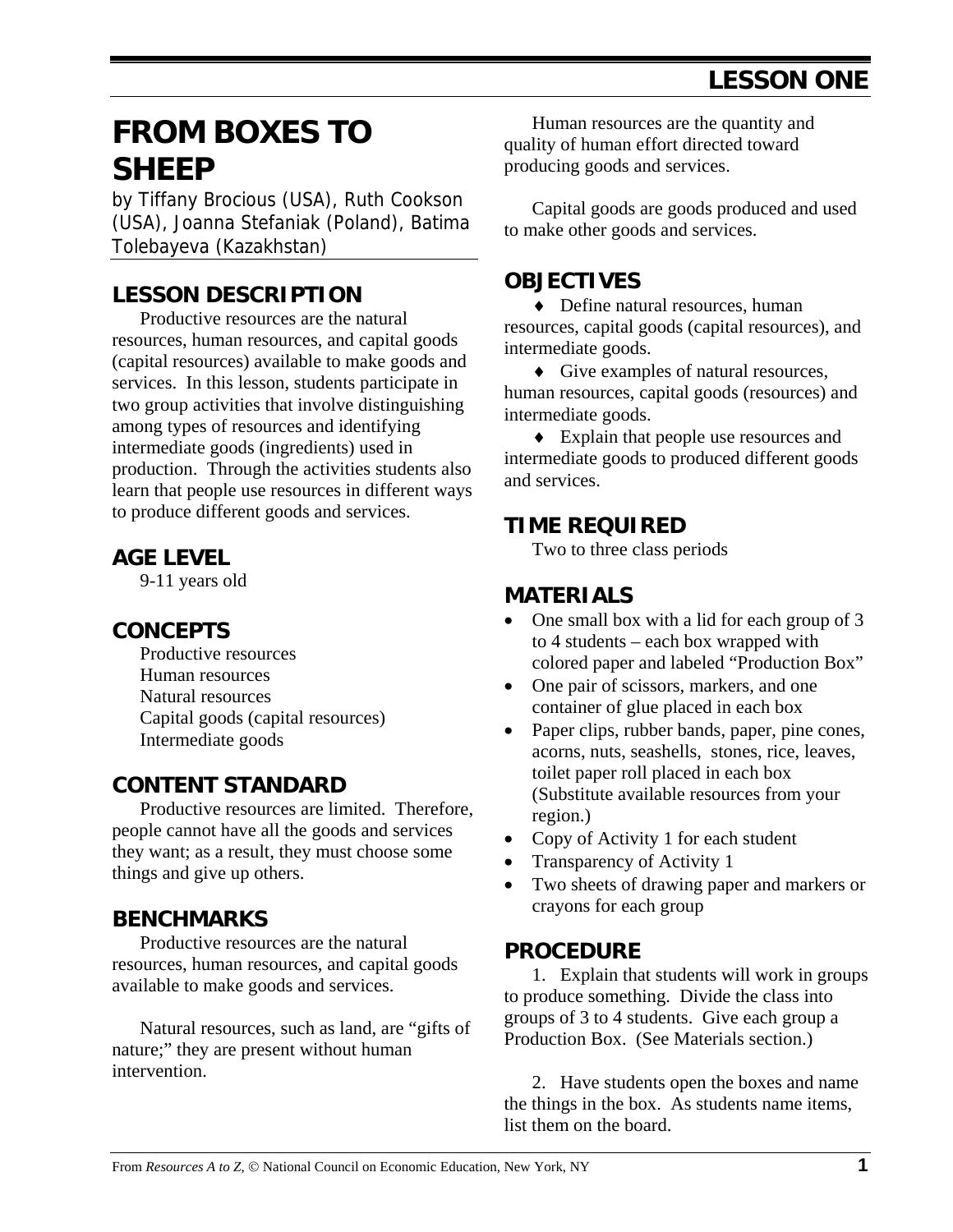3. Explain that all these items can be used to produce goods and services. Some items are called productive resources, and some are called intermediate goods.

4. Define **intermediate goods** as things that are made by people and used up in the production of other goods and services.

5. Ask how many students have made cookies. Explain that when people make cookies, they use flour. People make flour from wheat and can use it to produce other goods, such as cookies. Flour is an intermediate good because it is made by people and used up in the production of other things.

6. Ask how many students have made a paper airplane (or another toy from paper). Point out that people make paper from wood pulp and use the paper to produce other things, such as paper airplanes. Paper is an intermediate good. Discuss the following.

- A. Give an example of an intermediate good found in the production boxes. (*paper clip, rubber bands, glue, toilet paper roll, paper*)
- B. Why is this item an intermediate good? (*It is something that was made by people, and it is something that will be used up in the production of other things*.)

7. Explain that other items in the production boxes are productive resources. **Productive resources** are the natural resources, human resources, and capital goods (capital resources) available to make goods and services.

8. Point out that there are two types of productive resources in the boxes, natural resources and capital goods (or capital resources). **Natural resources** are gifts of nature used to produce goods and services. Natural resources are present in and on the earth without human intervention.

9. Explain that water, trees, coal, and sand are examples of natural resources. Ask for examples of natural resources found in the production boxes. (*seashells, rice, pine cones, acorns, stones, nuts, leaves*)

10. Define **capital goods** (capital resources) as things produced and used over and over to produce other goods and services. Explain that the desks, school building, overhead projector, and chalkboard are examples of capital goods (capital resources) used to produce education. These are things that were produced and are used over and over each day to produce education. Ask for examples of capital goods (capital resources) found in the production boxes. (*scissors, marker*)

11. Tell students that they will work in their groups to produce products using the resources and intermediate goods in the production boxes. Emphasize the following.

- Each group may produce only one product.
- Groups will have 15 minutes to work.
- Groups should be as creative as possible.
- A group reporter should be prepared to tell the class about the group's product.

12. After 15 minutes, have each group share its product with the class. Discuss the following.

- A. What item(s) were used from the production boxes to produce the goods? (*Answers will vary.*)
- B. Did any group use something not found in the production box to produce its good? (*Students might mention the building, desks, sunlight, etc. As students mention these items ask them to categorize the items as natural resources, capital goods or capital resources, or intermediate goods.*)
- C. If not mentioned, point out that students were used to produce.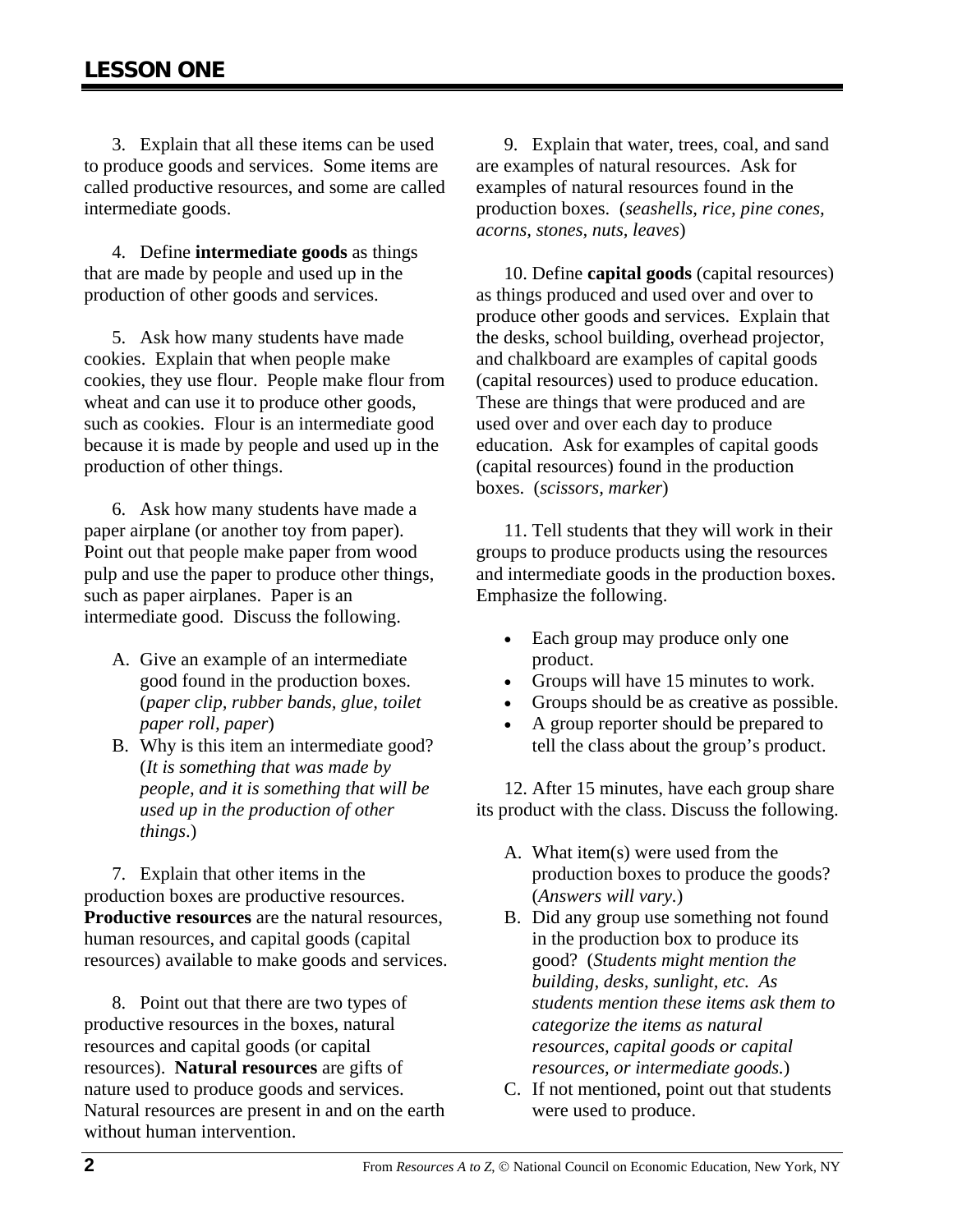13. Explain that people are a type of productive resource, too. People are human resources. **Human resources** are the quantity and quality of human effort directed toward producing goods and services. Students were the human resources in this production activity.

14. Ask students for examples of human resources working at school. (*teacher, principal, cafeteria worker, janitor, nurse, librarian, bus driver*) Discuss the following.

- A. What are the three categories of productive resources? (*natural resources, human resources, and capital goods or capital resources*)
- B. Give examples of natural resources. (*sunlight, water, trees, land*)
- C. Give examples of capital goods (capital resources). (*scissors, machine, computer, building*)
- D. Did every group produce the same product? (*No*.) Why? (*different wants and different ideas*)

15.Write the following statement on the board, "As consumers, people use resources in different ways to satisfy different wants. Productive resources can be used in different ways to produce different goods and services." Explain that intermediate goods can be used in different ways for production, too.

16.Point out that each group had the same items in its production box, but groups used the items to make different products because people in the groups had different tastes, different abilities, different ideas, and different wants.

17.Explain that there are many different uses for the same resource. For example, crude oil is a natural resource that can be used to produce many different goods. Ask for examples of goods that are produced from crude oil. (*gasoline, kerosene, petroleum jelly, plastic products, fibers*)

18.Distribute a copy of Activity 1 to each student, and display a transparency of the activity. Explain that a sheep is a natural resource. The picture identifies many parts of the sheep that are used to produce goods. Ask the following questions. As students respond, write the answers on the transparency in the appropriate box. Tell students to write the answers on their copy as you write them.

- A. What could be produced from sheep wool? [*felt house (yert), blankets, carpet, cloth, sweaters, bags, hat, scarves, felt boots, gloves*]
- B. What could be produced from sheep leather? (*sheepskin coat, fur coat, shoes, bags, belts, caps, gloves, riding tacks, whips*)
- C. What could be produced from sheep excrement? (*fuel for heating, fertilizer*)
- D. What could be produced from sheep bones? (*buttons, jewelry, souvenirs, toys*)
- E. What could be produced from sheep milk? (*yogurt, cheese, cream, butter*)
- F. What could be produced from sheep meat? (*ground meat, sausages, steaks, liver, fat for cooking*)
- G. What could be produced from sheep stomachs? (*bags for butter and yogurt*)

19. Explain that students will work in their same groups. Each group will be assigned a natural resource, capital good (capital resource), human resource, or an intermediate good. One person in the group should draw a picture of the resource. All members of the group should identify things that could be produced with the resource. One member of the group should list all the products on a sheet of paper.

20. Distribute two sheets of paper and markers or crayons to each group. Tell groups to select someone to draw the picture and someone to write the list. Assign each group one of the following.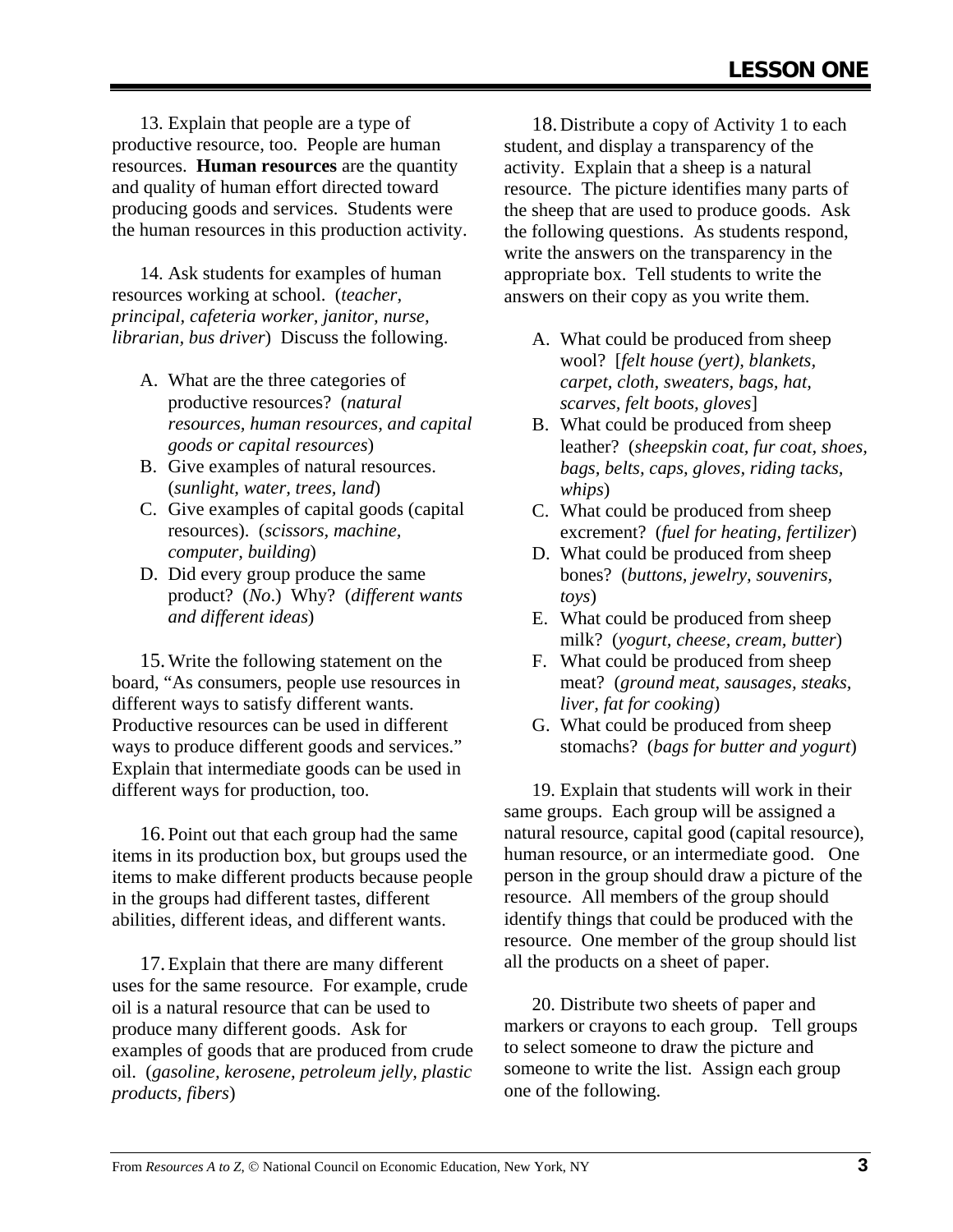- Natural Resource: wood, water
- Capital Good (capital resource): computer, truck
- Human Resource: carpenter, teacher
- Intermediate Good: chocolate, steel

21. Allow time for groups to work. Have students share their work. Suggested answers for each resource follow.

- Wood (*fuel, furniture, shelter, toys, playground equipment, wagons, weapons*)
- Water (*drinking, bathing, cleaning, putting out fires, cooking, swimming and boating, fish habitat*)
- Computer (*write stories, design web pages, create advertisements, write music, search for information, bookkeeping, accounting*)
- Truck (*delivery service, hauling service*)
- Carpenter (*houses, cabinets, furniture, other buildings*)
- Teacher (*teach, tutor, baby-sit, cook*)
- Chocolate (*candy, hot chocolate, cookies, cake, pudding, chocolate milk, ice cream*)
- Steel (*buildings, road signs, eyeglass frames, tools, ships, pipes, machines, knives, and scissors*)

## **CLOSURE**

 Review the main points of the lesson with the following.

1. Name the three types of productive resources. (*natural resources, human resources, capital goods*)

2. Define human resources. (*the quantity and quality of human effort directed toward producing goods and services*) Give examples. (*teacher, doctor, nurse, carpenter*)

3. Define capital goods. (*goods produced and used to make other goods and services*) Give examples. (*hammer, machine, tool, factory*)

4. Define natural resources. (*"gifts of nature" that are present without human intervention*) Give examples. (*tree, land, water, coal, sand*)

5. What are intermediate goods? (*things produced by people and used up in the production of another good or service*) Give examples. (*flour, butter, cloth, lumber*)

6. Both natural resources and intermediate goods are used up in production. How are intermediate goods different from natural resources? (*People produce intermediate goods. Natural resources occur naturally in or on the earth.*)

7. People produce both capital goods and intermediate goods. How are capital goods and intermediate goods different? (*Intermediate goods are used up in the production of another product. Capital goods are used over and over again to produce other products.*)

#### **ASSESSMENT**

1. Have students list three examples of each of the following: natural resources, capital goods, human resources, and intermediate goods.

2. Have students identify the resources used to produce a pair of jeans and categorize each resource as a natural resource, human resource, capital good, or intermediate good.

## **EXTENSION**

1. Create a map and draw symbols to illustrate the resources found in different regions of a country.

2. George Washington Carver was an American who invented over 100 uses for the peanut. Have students read his biography or research his life and inventions on the Internet.